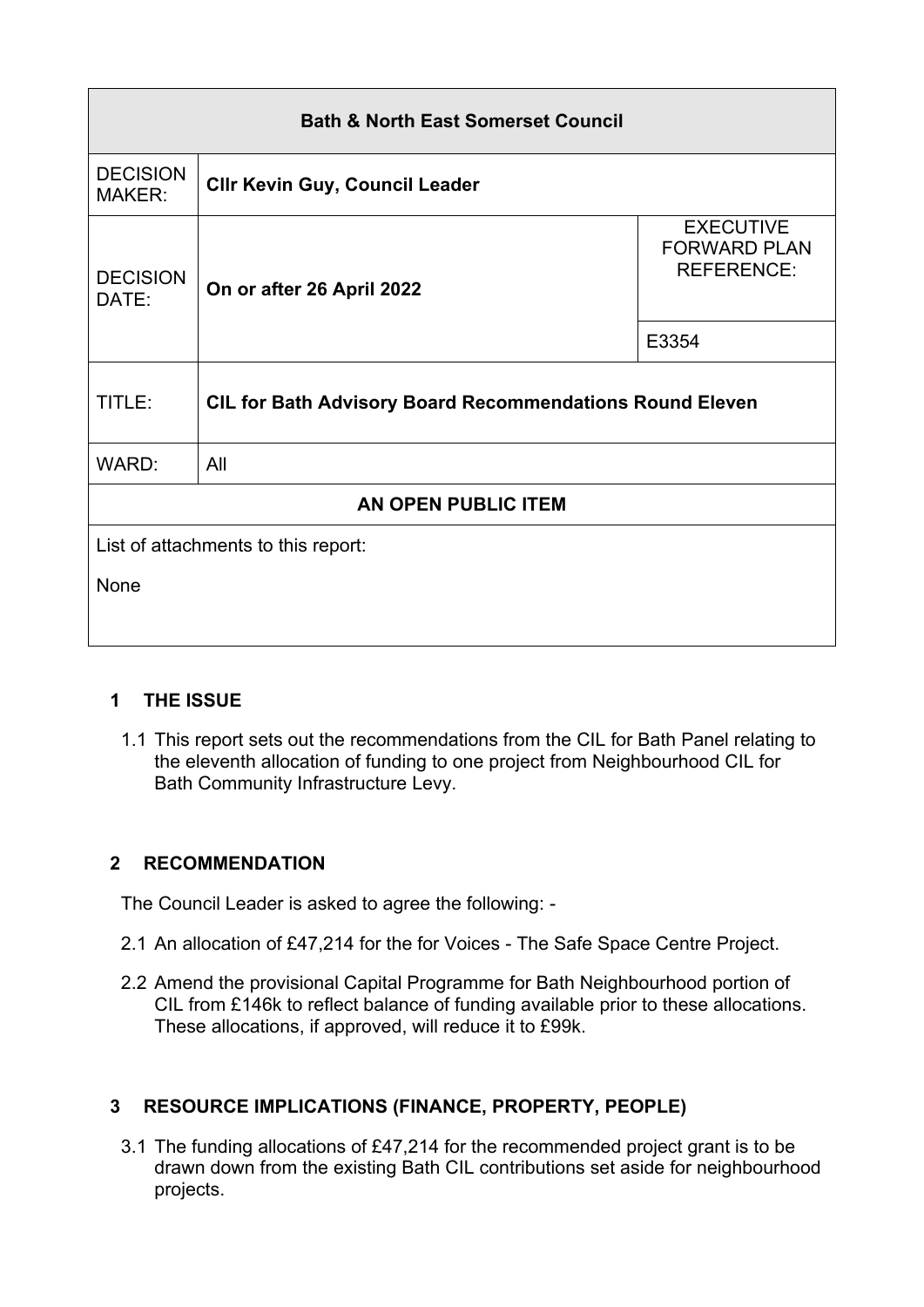- 3.2 The project is split into two annual payment allocations.
- 3.3 There are no other financial implications for the Council.
- 3.4 An agreed process has been set up for financial payments for Bath CIL external capital projects.

### **4 STATUTORY CONSIDERATIONS AND BASIS FOR PROPOSAL**

4.1 Regulation 59F of the 2010 CIL Regulations provides that charging authorities who spend the neighbourhood portion of CIL can spend these funds:

"to support the development of the relevant area by funding—

- (a) the provision, improvement, replacement, operation, or maintenance of infrastructure; or
- (b) anything else that is concerned with addressing the demands that development places on an area.

"relevant area" means that part of the charging authority's area that is not within the area of a Parish council.

- 4.2 Guidance requires that in the absence of any parish or town Council for Bath, Bath and North East Somerset Council hold the Neighbourhood portion of CIL funding for Bath pending allocation. In allocating funding, the Council should engage with communities where development has taken place and seek their views on how best to allocate the funding.
- 4.3 The Advisory Board has been established to provide a process and criteria to formulate recommendations for allocation of the neighbourhood portion for Bath, is now recommending an eleventh proposal which will be supported from existing Neighbourhood CIL for Bath funding.

## **5 THE REPORT**

- 5.1 The "neighbourhood portion" of the Community Infrastructure Levy comprises 15% of the total CIL amount generated from development within the city. In the absence of a town or parish council, it is for Bath & North East Somerset to hold such funding, but it must be allocated through engagement with the communities where development has taken place. On approval of this recommendation **£99,304** will remain available as of **March 2022** and must be used to support the development of the relevant area, namely Bath, by funding the provision, improvement, replacement, operation, or maintenance of infrastructure; or anything else that is concerned with addressing the demands that development places on an area.
- 5.2 A clear and transparent process exists for preparing recommendations to the Leader of the Council on the Neighbourhood CIL for Bath. This comprises:
	- Dedicated web pages which provide an update on the CIL neighbourhood portion in Bath and a rolling open application process to submit projects which meet the criteria.
	- An application form requesting details of local engagement on the proposed project and information as to how it meets the demands of development.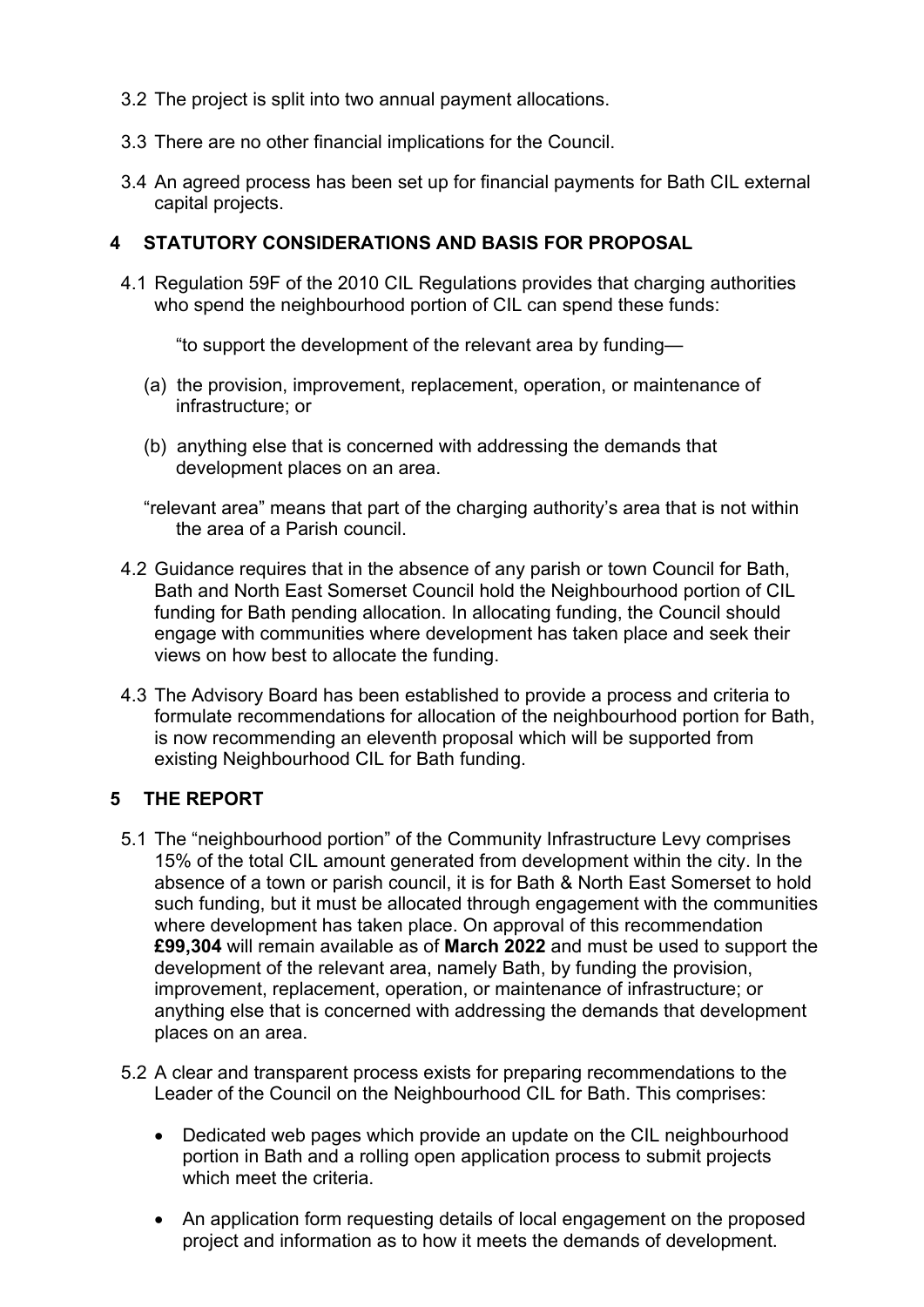- Dissemination through a wide range of methods including through social media, ward members and the Council's Funding Bulletin.
- The establishment of an Advisory Board for Neighbourhood CIL for Bath, drawn from Bath Ward Councillors and supported by Council Community Engagement Officers, to consider applications arising from this process.
- All projects are required to complete a Grant Funding Agreement which will monitor achievements as set out and agreed with the applicant. A designated monitoring officer has been identified to oversee this process.
- 5.3 The project recommended in this report was considered at the working group meeting which took place on **14th March 2022**. The recommended project arising from this process are summarised below:
	- £47,214 split over two years (£23,607 per year) for Voices The Safe Space Centre Project.

## **6 RATIONALE**

6.1 In the absence of a Parish Council for Bath, the Bath and North East Somerset Council has a statutory responsibility to allocate the local portion of CIL.

#### **7 CLIMATE CHANGE**

7.1 No recommendations to be made.

## **8 OTHER OPTIONS CONSIDERED**

- 8.1 Consideration was given to this report being presented to full Cabinet, but it is considered appropriate that this be a single member decision.
- 8.2 The Neighbourhood CIL for Bath Advisory Board has considered a number of funding applications that requested support from the Neighbourhood CIL for Bath. The unsuccessful applications have been contacted and provided with the reasons why they were not successful.

## **9 CONSULTATION**

- 9.1 The recommended application which is contained within this recommendation submitted for agreement has completed a project expression of interest and application for funding form. The project identifies the local consultation and engagement that has taken place, and this was further tested through the process set out in this report.
- 9.2 All applications that were considered Neighbourhood CIL for Bath Advisory Board were included in an online consultation that took place on the Council Website between 21<sup>st</sup> February 2022 and 3<sup>rd</sup> March 2022. Seventy separate submissions were received.
- 9.3 The projects recommended in this report were considered by the Neighbourhood CIL for Bath Advisory Board and is seeking Council approval.
- 9.4 The Bath & North East Somerset Council Section 151 Officer and Monitoring Officer were both consulted in the preparation of this report.